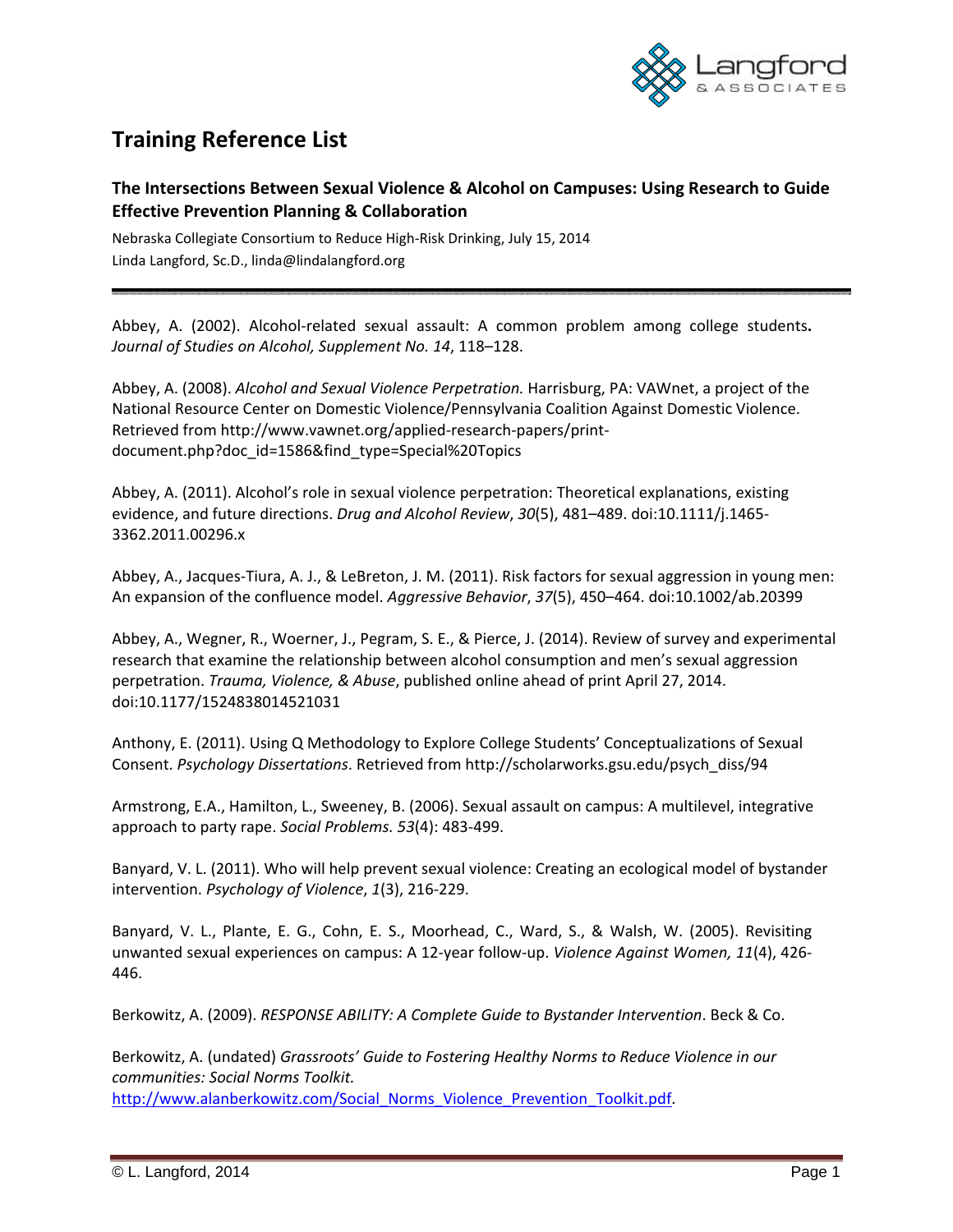## Intersections Between Sexual Violence and Alcohol

Nebraska Collegiate Consortium Linda Langford.Sc.D.

Borges, A. M., Banyard, V. L., & Moynihan, M. M. (2008). Clarifying consent: Primary prevention of sexual assault on a college campus. *Journal of Prevention & Intervention in the Community*, *36*(1‐2), 75– 88. doi:10.1080/10852350802022324

Burn, S. M. (2009). A situational model of sexual assault prevention through bystander intervention. *Sex Roles*, *60*(11‐12), 779‐792.

Clark, H., & Quadara, A. (2010). *Insights into Sexual Assault perpetration: Giving Voice to Victim/Survivors' Knowledge* (Research Report No. 18). Melbourne: Australian Institute of Family Studies. http://www.aifs.gov.au/institute/pubs/resreport18/rr18.pdf

Coppens, K., & Cohn, E. (2006). College Students' Perceptions of Sexual Consent and Resistance in Interpersonal Relationships . Unpublished doctoral dissertation, University of New Hampshire, Durham. Also see Cohn, E. S., Dupuis, E. C., & Brown, T. M. (2009). In the eye of the beholder: Do behavior and character affect victim and perpetrator responsibility for acquaintance rape? *Journal of Applied Social Psychology*, *39*(7), 1513–1535.

DeGue, S. (2014). *PART ONE: Evidence‐Based Strategies for the Primary Prevention of Sexual Violence Perpetration, Preventing Sexual Violence on College Campuses: Lessons from Research and Practice*. Prepared for the White House Task Force to Protect Students from Sexual Assault. https://www.notalone.gov/assets/evidence-based-strategies-for-the-prevention-of-sv-perpetration.pdf

Ewoldsen, J., & Pryor, J. B. (1996). The role of peer influence in rape myth acceptance among sorority women. Paper presented for the May meeting of the Midwestern Psychological Association, Chicago, IL. Also see 2012 ppt by Pryor at http://tinyurl.com/n6ssscd

Fabiano, P. M., Perkins, H. W., Berkowitz, A., Linkenbach, J., & Stark, C. (2003). Engaging men as social justice allies in ending violence against women: Evidence for a social norms approach. *Journal of American College Health*, *52*(3), 105–112. doi:10.1080/07448480309595732

Flack, W.F., Jr., Caron, M.L., Leinen, S.J., Breitenbach, K.G., Barber, A.M., Brown, E.N., et al. (2008). "The red zone": Temporal risk for unwanted sex among college students. *Journal of Interpersonal Violence. 23*: 1177‐1196.

Hickman, S. E., & Muehlenhard, C. L. (1999). By the semi‐mystical appearance of a condom: How young women and men communicate sexual consent in heterosexual situations. *Journal of Sex Research*, *36*(3), 258–272.

Holman, A., & Sillars, A. (2012). Talk about "hooking up": The influence of college student social networks on nonrelationship sex. *Health Communication*, *27*(2), 205–216. doi:10.1080/10410236.2011.575540

Humphrey, S.E. and A.S. Kahn. (2000). Fraternities, athletic teams, and rape: Importance of identification with a risky group*. Journal of Interpersonal Violence*, *15*(12), 1313‐1322.

Kimble et al. (2008). Risk of unwanted sex for college women: Evidence for a red zone. *Journal of American College Health. 57*(3): 331‐337.